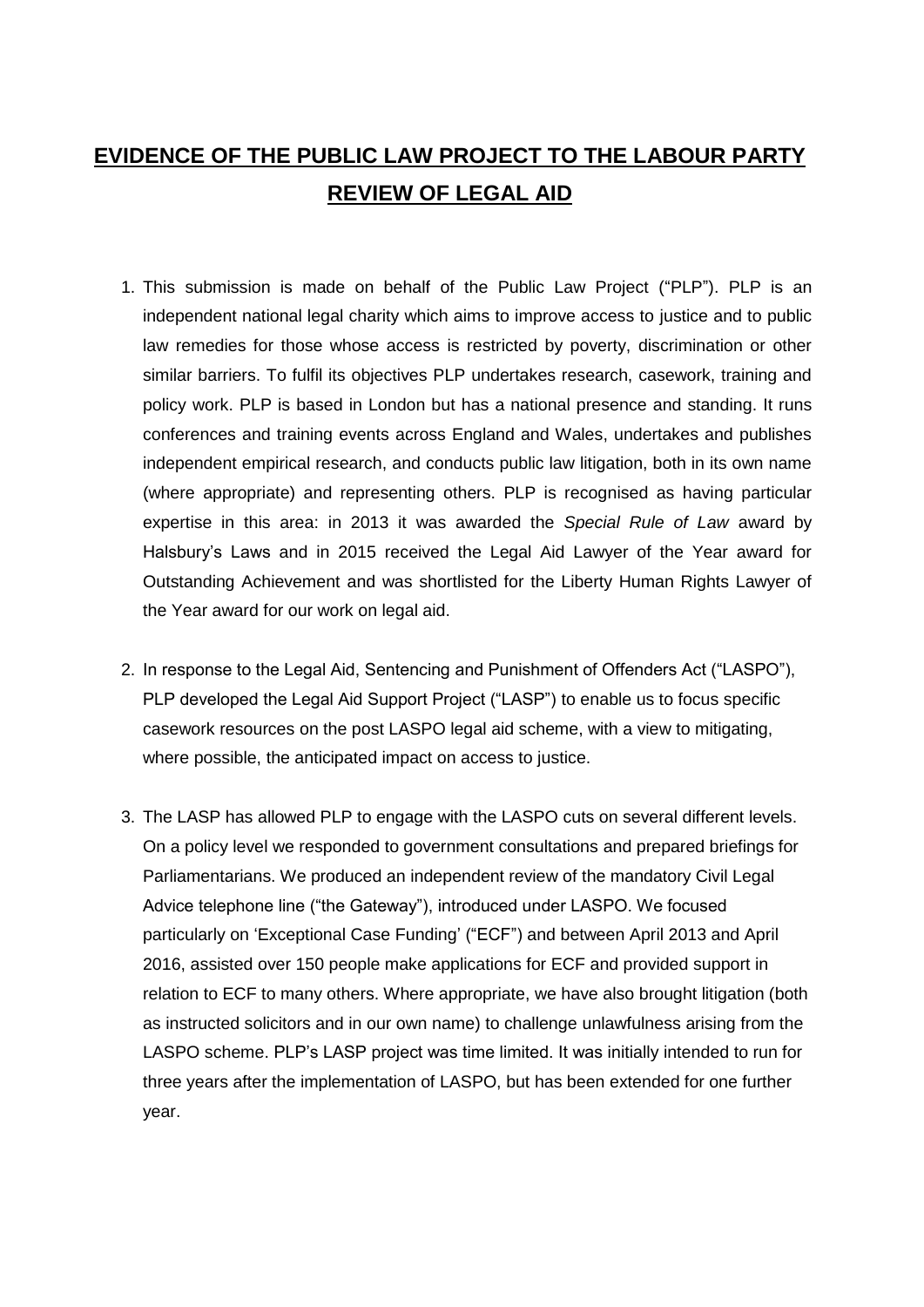- 4. We welcome the opportunity to provide written evidence to the Bach Commission. The evidence sets out our direct experience of the impact of the LASPO cuts, and the conclusions that we are able to draw from that experience.
- 5. Our starting premise is that justice must be accessible to all, regardless of means, and that this requires the component parts of the justice system to be adequately funded and resourced. In an adversarial court system, this will necessarily include funding of lawyers.

# LASPO Cuts

- 6. LASPO was borne of the 2010 Coalition government's drive for austerity. The stated intention in the November 2010 consultation paper "*Proposals for the reform of Legal*  Aid" was to cut £350 million from the legal aid budget<sup>1</sup>. As is well known, LASPO introduced a fundamental shift in the legal aid scheme, from a presumption that a matter was "in scope" for legal aid, absent express provision otherwise, to the presumption that a matter was "out of scope", absent its express inclusion in Part One Schedule One of LASPO. In so doing, LASPO took many areas of law out of scope for legal aid. The matters retained in-scope were those identified as being priority areas in the context of access to justice. LASPO also moved the administration of the legal aid scheme away from the Legal Services Commission ("LSC"), an independent executive nondepartmental public body, to the Legal Aid Agency ("LAA"), an executive agency within the Ministry of Justice headed by the Director of Legal Aid Casework, a civil servant appointed by the Lord Chancellor. The LASPO legal aid scheme does not, therefore, have the same level of independence as its predecessor.
- 7. The impact of LASPO on the number of civil cases funded by legal aid was dramatic: the November 2014 report of the National Audit Office ("NAO") observes that 28% fewer civil legal representation certificates were issued by the LAA in 2013-2014 than in 2012- 2013, and that there was a drop in civil legal help (initial advice and assistance) matters funded of 70% in the same period<sup>2</sup>. LASPO came into force at a time when there had been no increase in civil legal aid fees since 1998-99, and a 10% cut in 2011. The NAO has calculated that this amounts to a 34% real-terms reduction in civil legal aid fees over

[https://www.gov.uk/government/uploads/system/uploads/attachment\\_data/file/228970/7967.pdf](https://www.gov.uk/government/uploads/system/uploads/attachment_data/file/228970/7967.pdf) <sup>2</sup> National Audit Office: *Implementing Reforms to Civil Legal Aid*; 19.11.2014 [https://www.nao.org.uk/wp-](https://www.nao.org.uk/wp-content/uploads/2014/11/Implementing-reforms-to-civil-legal-aid1.pdf)

**<sup>.</sup>** <sup>1</sup> Ministry of Justice: *Proposals for the reform of Legal Aid;* November 2010

[content/uploads/2014/11/Implementing-reforms-to-civil-legal-aid1.pdf](https://www.nao.org.uk/wp-content/uploads/2014/11/Implementing-reforms-to-civil-legal-aid1.pdf) p.22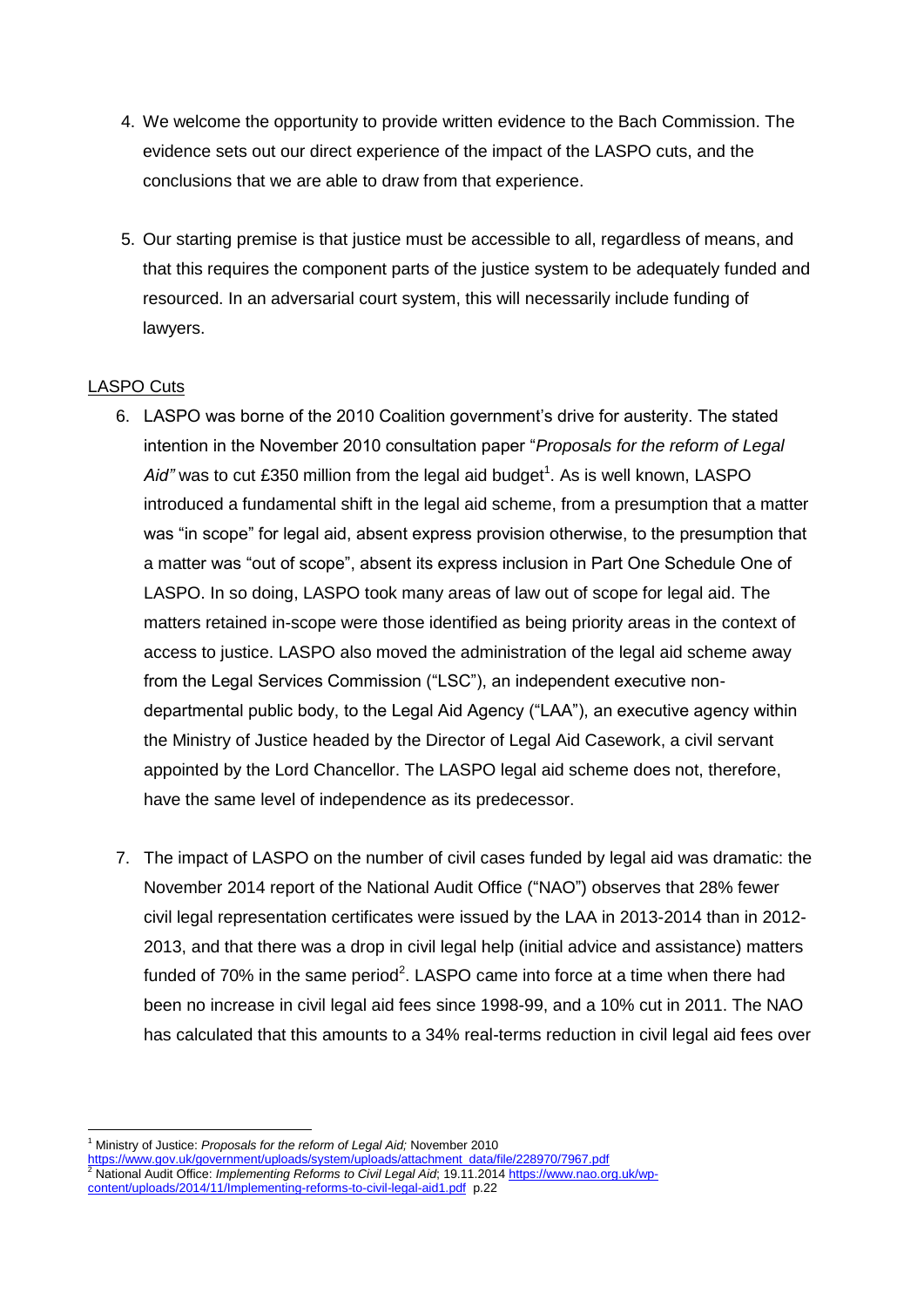that 13 year period<sup>3</sup>. In these circumstances it is not surprising that the Law Society has warned that "*the future sustainability of legal aid practice is in significant doubt.*" 4

# Exceptional Case Funding

- 8. The common law right to access to the court has not yet been recognised to encompass a common law right to legal aid. Thus for now, and other than those contained in domestic statute, the only sources of enforceable rights to legal aid for individuals in England and Wales are the ECHR and EU law. Section 10 of LASPO provides for ECF to be made available in a case, which would otherwise be out of scope, where a failure to do so would breach, or risk breaching, an individual's Convention or enforceable EU law rights. The ECF scheme was introduced as the "safety net" by which LASPO was supposedly made compliant with the UK's obligations under the ECHR and EU law.
- 9. Through our exceptional funding project, PLP has had a unique insight into the operation of the ECF scheme, and we have played a central role in the litigation arising from the scheme, representing the Claimant *I.S.* in *Gudanaviciene and Ors v Director of Legal Aid Casework and the Lord Chancellor* [2014] EWCA Civ 1622*,* and *I.S. v Director of Legal Aid Casework and the Lord Chancellor* [2015] EWHC 1965 (Admin)*.* In our experience the ECF scheme has been insufficiently accessible, particularly to unrepresented individuals, to provide a genuine "safety net."
- 10. In advance of the implementation of LASPO, the Government's best estimate of the annual number of ECF applications for non-inquest legal representation was 6,500, with further applications anticipated for legal help<sup>5</sup>. Legal Aid Agency statistics record that they received 1,315 "applications" for non-inquest ECF in the first year of the scheme, and 947 in the second year $6$ . The figure given for "applications" includes both initial applications, and applications for a review of an initial decision. In the first year of the scheme approximately 1% of all applications for ECF were granted<sup>7</sup>. Not only were the numbers applying to the scheme a fraction of those said to be anticipated by the LAA, but those able to apply had a vanishingly small chance of succeeding.
- 11. Through our exceptional funding project, PLP assisted 25% of *all* applicants who were granted ECF between 1 April 2013 and 31 March 2015. We are, therefore, well placed

<sup>1</sup> <sup>3</sup> National Audit Office: *Implementing Reforms to Civil Legal Aid* p.33

<sup>4</sup> House of Commons Justice Committee, *Impact of Changes to Civil Legal Aid under Part 1 of the Legal Aid, Sentencing and Punishment of Offenders Act 2012*, 12 March 2015, HC 311 of session 2014–15, p 31

<sup>5</sup> Ministry of Justice: *Legal Aid Reform: Excluded Cases Funding Process Equality Impact Assessment*; March 2012 pg. 9 <sup>6</sup> Legal Aid Agency statistics:<https://www.gov.uk/government/collections/legal-aid-statistics>

<sup>7</sup> Legal Aid Agency statistics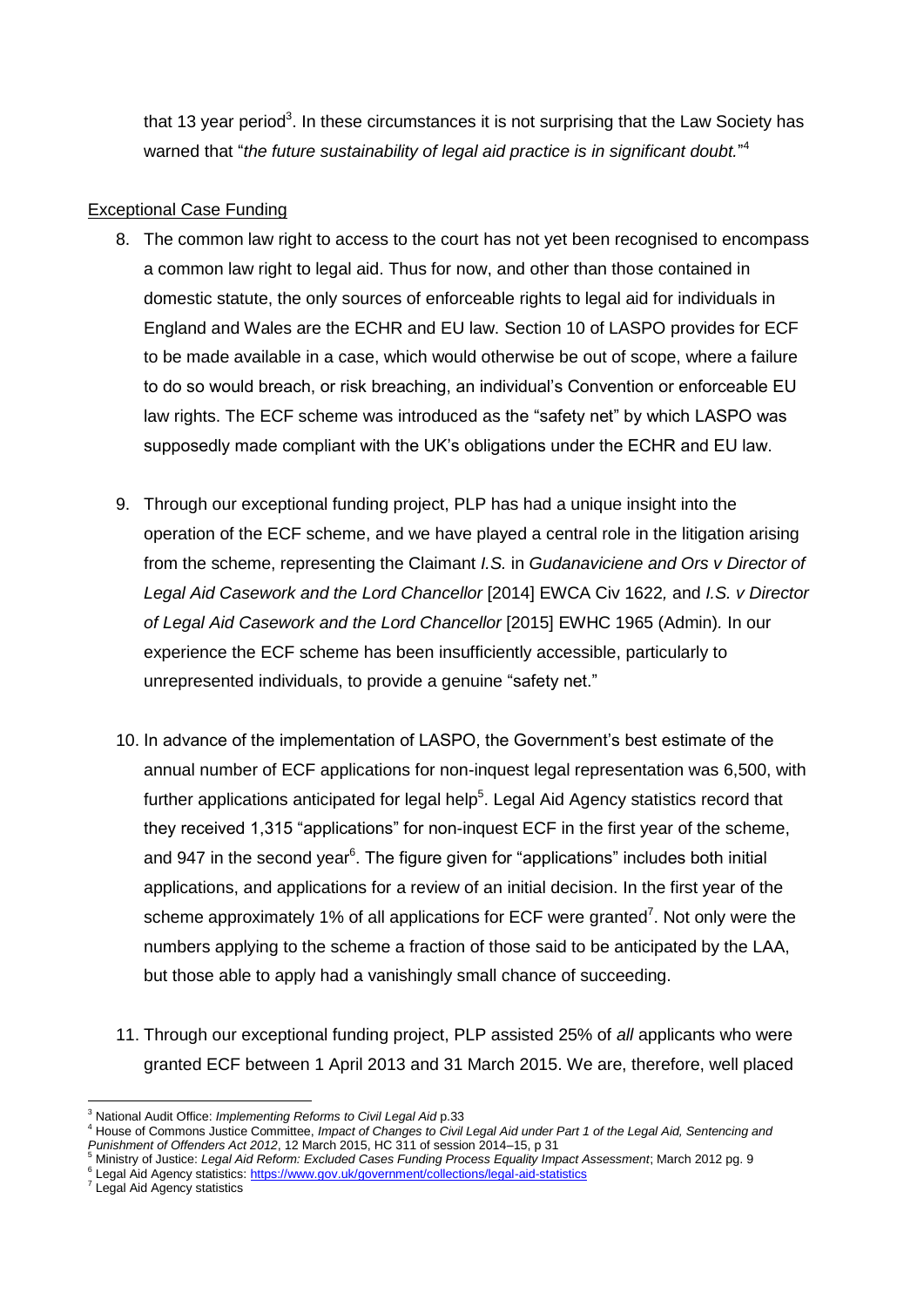to understand the barriers that have prevented individuals from accessing ECF. In our experience the barriers have included: the complexity of the forms the LAA required to be provided with an application; the time-consuming nature of the ECF application process and onerous evidential requirements; the need in many cases to engage in preaction correspondence before ECF would be granted; the lack of an emergency procedure; the lack of funding for providers to make applications and providers' consequent unwillingness to make them; and the LAA's decision-making when determining applications. Of particular note are the lengths that it can be necessary to go to for an applicant to obtain a grant of ECF. Of the 31 grants of ECF obtained with PLP's assistance in the first two years of the scheme, 23 required either a pre-action letter or the issuing of judicial review proceedings before funding was granted.

12. We have included below two case studies, taken from PLP's exceptional funding project, which are illustrative of some of the barriers to accessing ECF.

#### *BXA*

BXA was 52 years old and had been in the UK for approximately 16 years. She had a history of street homelessness, a diagnosis of paranoid schizophrenia, had been detained under the Mental Health Act 1983 on several occasions, and struggled to give a coherent account of her experiences. BXA required ECF to be represented in her immigration appeal in which she would need to argue that her removal would breach her rights under Article 8 ECHR.

An application for ECF was made for BXA, with our assistance, and marked as urgent. An immigration specialist had assessed the prospects of BXA succeeding in her appeal as good, but the LAA refused the application on the basis that, in their view, the prospects were poor. An application for a review of the refusal was submitted to the LAA, but they upheld the refusal, again on the grounds that the prospects were poor. The LAA's decision letter referred extensively to immigration case-law and asserted that the application had failed to demonstrate why BXA's Article 8 ECHR rights would be breached if she was removed. Following this, PLP instructed experienced counsel to prepare an advice, *pro bono*, on the merits of BXA's immigration case. Counsel advised that the case was meritorious. We sent this advice, together with a pre-action letter, to the LAA following which (nearly four months after BXA's first application was made) the LAA granted her ECF. We understand that BXA's immigration appeal was successful.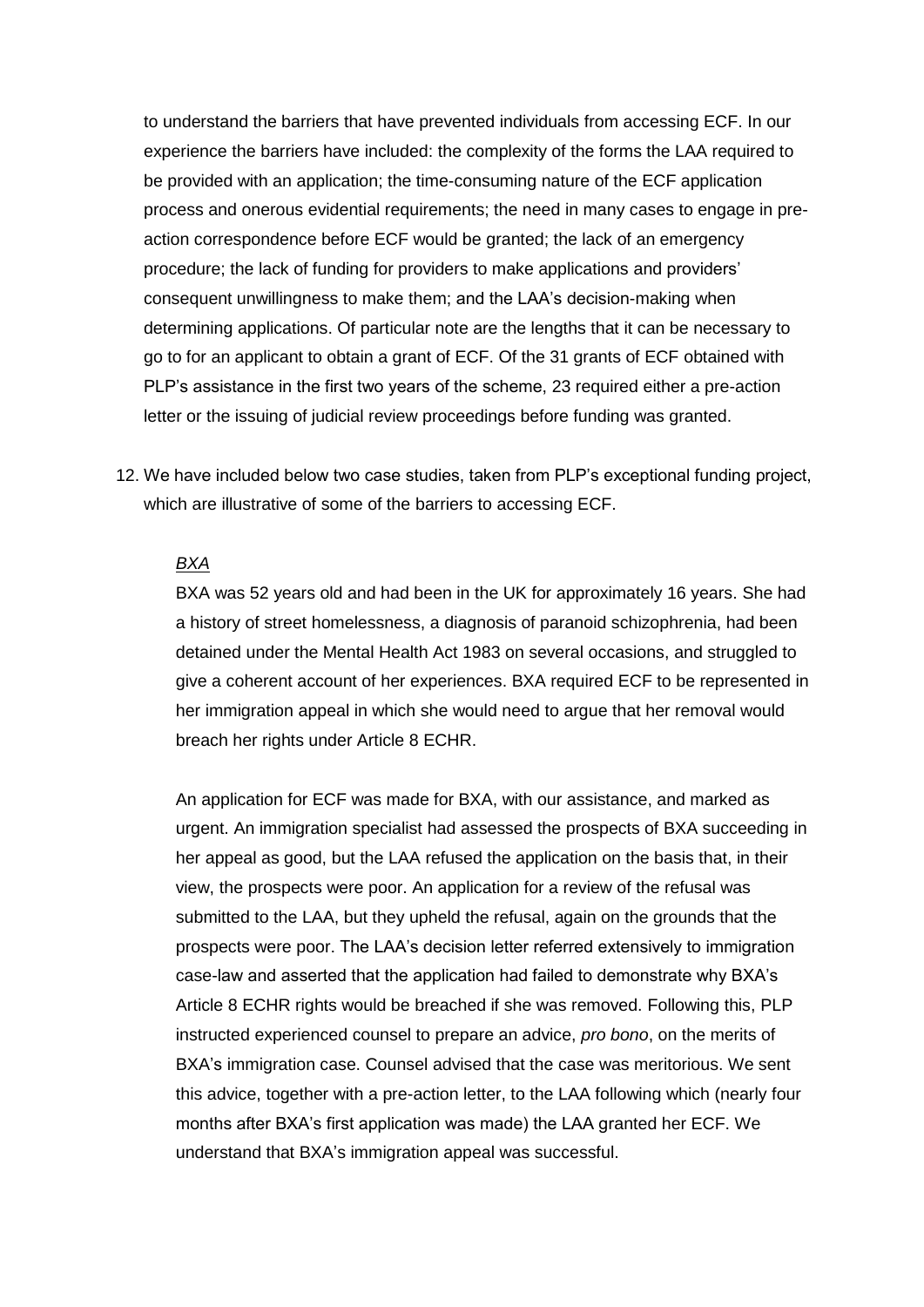#### *MM*

MM is severely disabled, suffering from cerebral palsy, and is dyslexic. He cannot speak and relies upon a basic electronic voicebox to communicate. He required ECF to allow him to be represented in private law family proceedings that would determine the level of contact he would have with his children.

MM approached our exceptional funding project for help after an initial application for ECF had been unsuccessful and he had been unable to navigate the application process to apply again without legal assistance. We obtained a *pro bono* advice from counsel as to the merits, and complexity, of MM's family case, which confirmed that the case was both meritorious and complex. An application for ECF was submitted for MM, with our assistance. This application was refused on the basis that, in the LAA's view, MM's family case did not meet the merits or the ECF test (the decision was made before the high test used for ECF was disapproved by the High Court in *Gudanaviciene and ors*). An application for review was submitted to the LAA, again with our assistance, but the LAA maintained their refusal to grant ECF on the basis that the merits criteria were not satisfied. Shortly after this, the judge in MM's family proceedings made an order recording his opinion that MM should be granted legal aid. Notwithstanding these judicial observations, it was necessary for PLP, on behalf of MM, to issue judicial review proceedings against the LAA before they agreed to grant ECF. The grant of ECF was made over a year after MM made his first application.

In refusing to accept that MM's case was meritorious, the LAA argued that it was unclear how he could be granted contact without support provided by the Local Authority, but that the family court was not the appropriate forum for determining such issues, rather he should challenge any refusal to support through judicial review. MM requested such support from the Local Authority, and issued judicial review proceedings when it was refused, but the judicial review claim was certified as 'totally without merit,' on the basis that the correct forum to determine the support issues was the proceedings in the family court.

13. One reason for the startlingly low ECF grant-rate was that, from the outset of the scheme, the government contended for a very restrictive interpretation of section 10 LASPO, arguing that a Convention right to funding arose only under Article 6 ECHR, and that it was only necessary to provide such funding if its absence would make it *"practically impossible"* for the applicant to bring the case*.* ECF was not, therefore,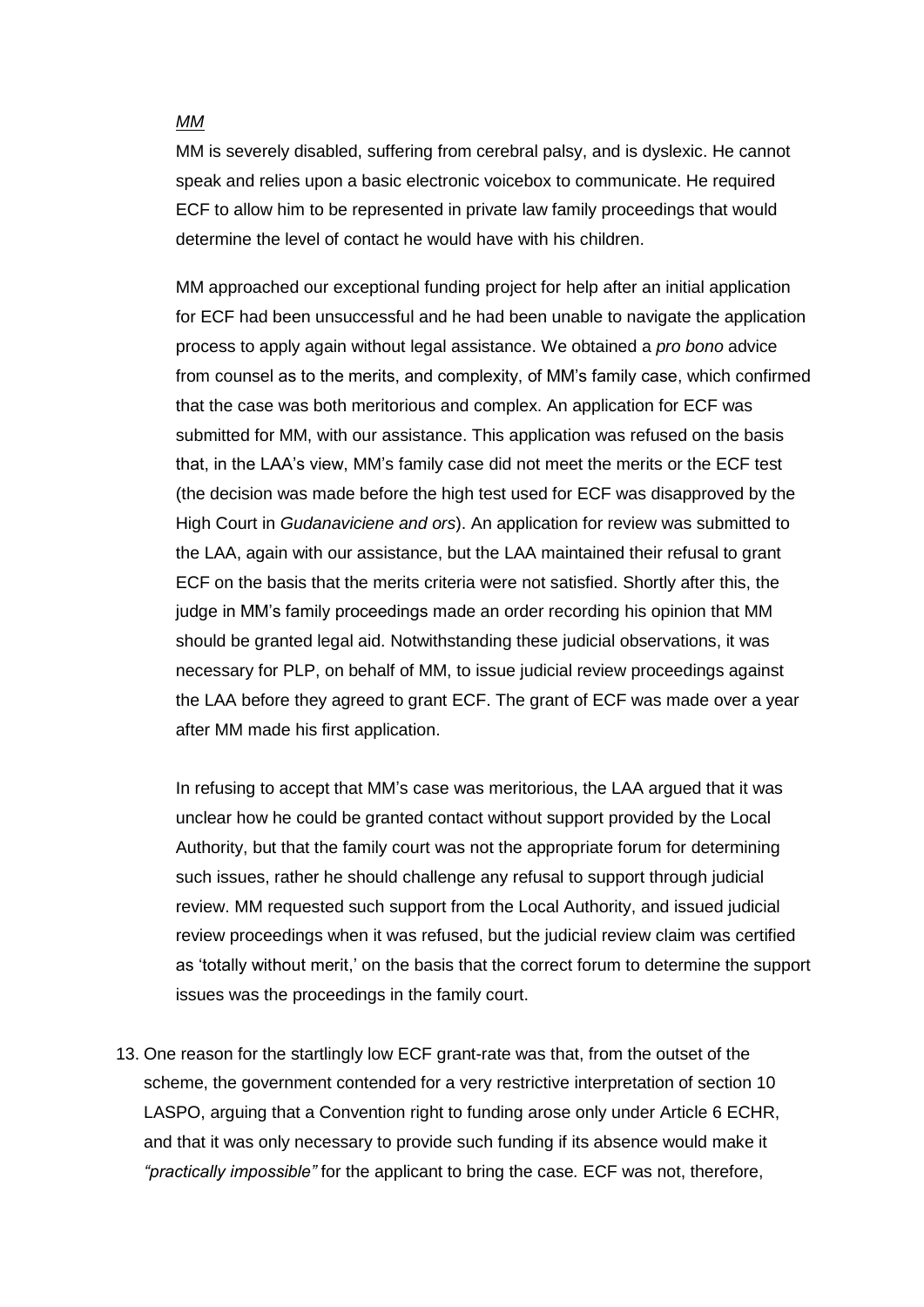available in immigration cases that did not engage enforceable EU law rights, and the test to be applied in cases in which Article 6 ECHR was engaged was very high indeed.

- 14. PLP was instructed by the Claimant *I.S.* in *Gudanaviciene and ors,* to challenge the lawfulness of the government's interpretation of section 10, and we succeeded in both the High Court and Court of Appeal. The Court of Appeal confirmed that the need for Convention rights to be "*practical and* effective" meant that a right to funding could arise under Article 8 ECHR (and other Articles), and that funding would be required where it was necessary to enable an individual "*to present their case effectively and without obvious unfairness* (para 56)". The outcome of *Gudanaviciene and ors* was vitally important in improving access to the ECF scheme.
- 15. However, whilst clarification of the test for ECF eligibility improved access to the scheme from a legal perspective, significant practical barriers remained. Other factors affecting access to ECF were considered in *I.S. v Director of Legal Aid Casework and the Lord Chancellor*, a challenge to the operation of the ECF scheme. In *I.S.* PLP, on behalf of the Claimant, filed approximately 85 witness statements, including statements from legal aid providers who had made 20% of all ECF applications (and 44% of all successful ECF applications) setting out their experiences of the scheme. This included evidence of our own direct experience of assisting applicants through our exceptional funding project. The challenge was heard by the High Court on 10-12 June 2015 and in his judgment, handed down on 15 July 2015, Collins J found (inter alia) that the scheme was operating unlawfully because it gave rise to an unacceptable risk that an individual would not obtain funding when it was needed to prevent a breach of their Convention or EU rights. The Defendants' appeal against the judgment of Collins J was heard by the Court of Appeal on 21 and 22 March 2016 and judgment is awaited.
- 16. In response to the judgments in *Gudanaviciene* and *I.S.* the government has revised the ECF guidance available both for individuals and for practitioners, and introduced a new, shorter, application form, which provides for the possibility of applying for funding to investigate whether an ECF application is viable. The cases of *Gudanaviciene* and *I.S.*  have also had a clear impact on the number of ECF applications that are being granted. The most recent LAA statistics for the quarter October-December 2015 show a grantrate of 53%. Particularly striking is the impact on the grant-rate for immigration ECF applications which in October-December 2013 was 2.4%, but in the corresponding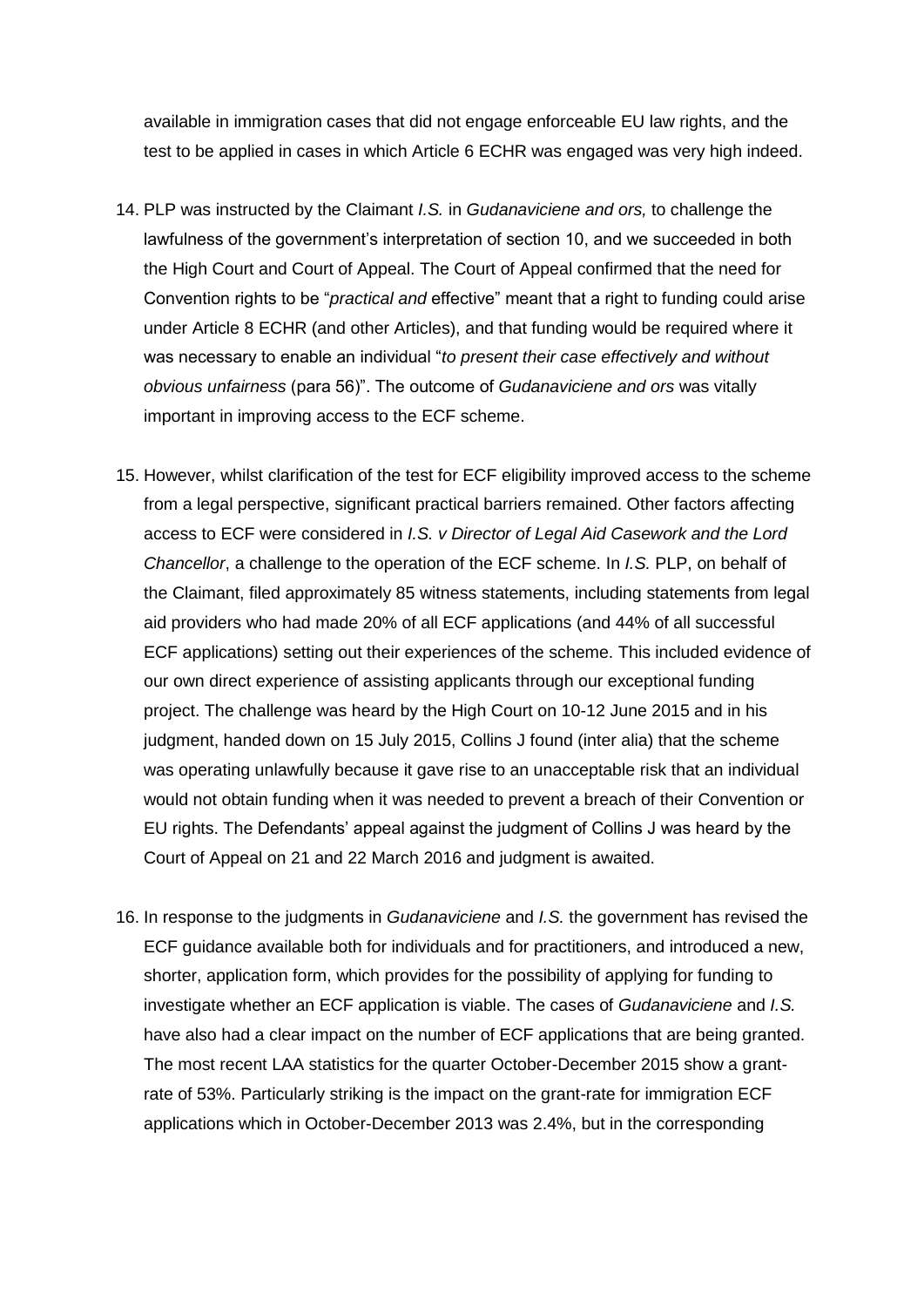quarter for 2015 stood at  $77\%$ <sup>8</sup>.

17. However, the ECF application rate has remained relatively static compared with 2014- 2015, and is considerably lower than 2013-2014. $9$  The static number of applications suggests that providers and unrepresented individuals remain unwilling or practically unable to make ECF applications, notwithstanding the impact of *Gudanaviciene* and *I.S*. Our recent experience of the scheme suggests that there remain considerable barriers to access, particularly for unrepresented applicants who can struggle to get an application accepted as such by the LAA. We are, therefore, concerned that in practice large numbers of individuals who are *prima facie* eligible for ECF are still not able to obtain it.

# Use of LASPO delegated powers

- 18. The implications for access to justice on the face of LASPO were profound enough, but a particular concern arises from a pattern of attempts to use LASPO delegated powers to introduce restrictions on legal aid which go beyond the scope of the statutory scheme as approved by Parliament. LASPO was a statute framed in the need to save costs, but many of the subsequent reforms have been ideological in nature.
- 19. In addition to our focus on ECF, PLP was involved in three major challenges to the government's implementation of the LASPO scheme: *R (oao Public Law Project) v the Lord Chancellor* [2015] EWCA Civ 1193**,** UKSC 2015/0255; *R(oao Ben Hoare Bell and ors) v the Lord Chancellor* [2015] EWHC 523; and *R(oao Rights of Women) v the Lord Chancellor* [2016] EWCA Civ 91.
- 20. In these three cases the government introduced (or attempted to introduce) considerable restrictions on legal aid provision, and hence access to justice, through secondary legislation, thereby avoiding the level of Parliamentary scrutiny that would be afforded to primary legislation. *Ben Hoare Bell and ors* was a challenge to regulations which meant that legal aid providers would go unpaid for work done on certain meritorious judicial review cases. *Rights of Women* was a challenge to regulations which imposed restrictive evidence requirements on those seeking legal aid as victims of domestic violence. The 'residence test' that we challenged in our own name would have restricted the availability of legal aid to those who could demonstrate that they met a

**<sup>.</sup>** 8 Legal Aid Agency statistics

<sup>&</sup>lt;sup>9</sup> In the quarter October-December 2015 the LAA received 251 applications for non-inquest ECF. In the corresponding quarter from 2014-2015, they received 225. However, during the corresponding quarter for 2013-2014 they received 341 applications, a decrease from the highest number of applications ever received per quarter: 414 received in July-September 2013.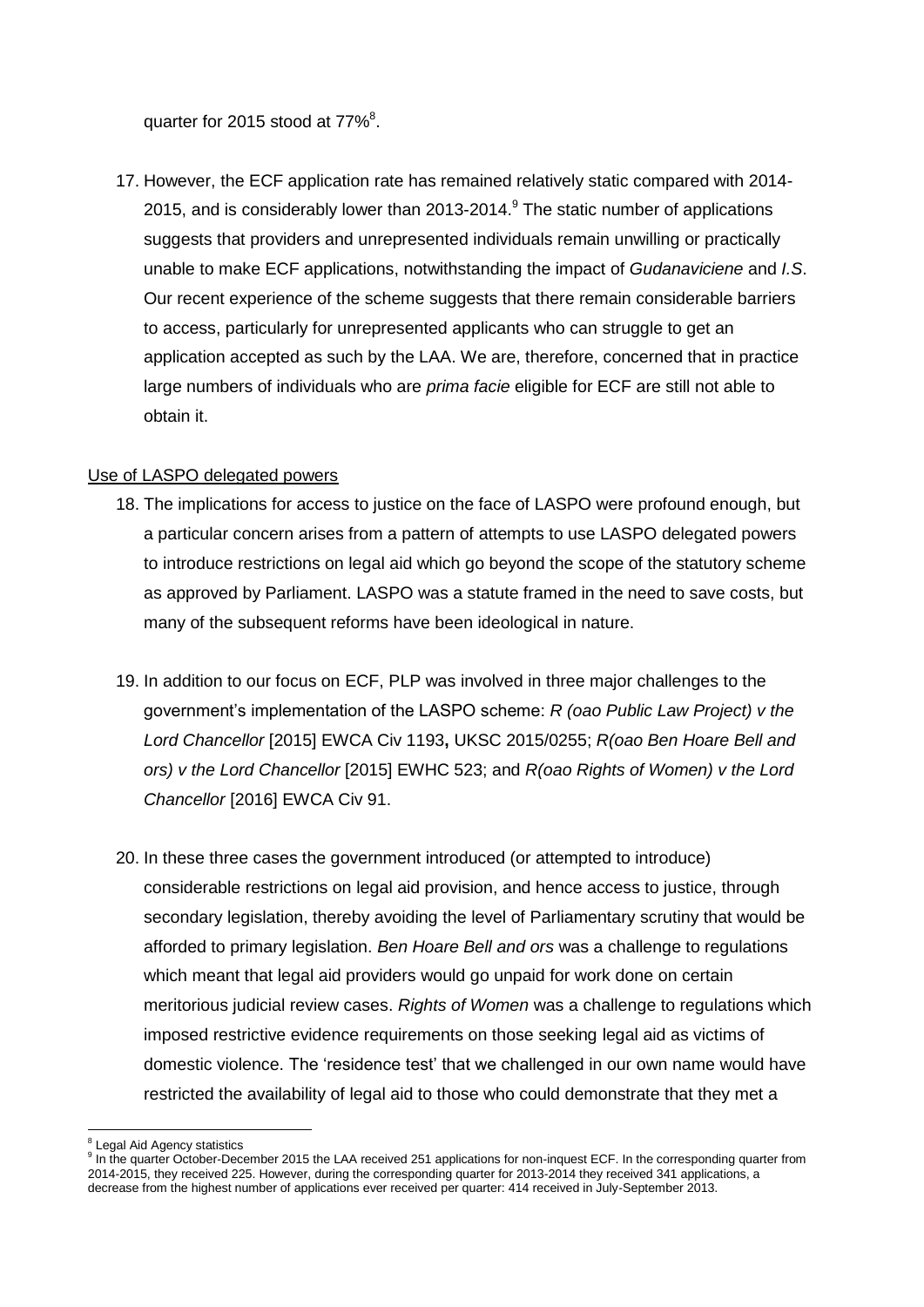requirement of 12 months or more lawful 'residence' in the UK. In *Ben Hoare Bell and ors* a Divisional Court, and in *Rights of Women* the Court of Appeal, ruled that regulations introduced by the Lord Chancellor undermined the statutory purpose of LASPO. In PLP's challenge to the proposed residence test, the Supreme Court has ruled that the test was ultra vires the enabling powers in LASPO that the Lord Chancellor proposed to use.

21. In our responses to the *Transforming Legal Aid* and *Judicial Review: Proposals for Further Reform* consultations PLP had expressed our concerns about the lawfulness, and the implications for access to justice, of the proposal to introduce the regulations challenged in *Ben Hoare Bell,* and the proposal to introduce a 'residence test' for legal aid. The recent ruling of the Supreme Court in relation to the residence test, and the judgment of the Divisional Court in *Ben Hoare Bell and ors* demonstrate that our concerns were well founded.

# The Gateway

- 22. The LASPO scheme also introduced the Civil Legal Aid Gateway as the only way to obtain publicly funded advice and assistance for debt, discrimination and special educational needs matters. An individual seeking legal aid for such cases now must first telephone the Operator Service (manned by operatives who are not legally trained) who will determine whether the individual is financially eligible; whether their case is inscope; whether their case is within one of the Gateway categories; and whether their case meets the merits criteria for legal aid. If the Operator Service assesses the matter as meeting those requirements, they will refer the individual to a Specialist Telephone Advice Provider to give telephone advice. The Specialist Telephone Advice Provider will also decide whether to refer the individual for face-to-face advice.
- 23. In March 2015 PLP published a report of our research into the operation of the Gateway.<sup>10</sup> Our findings indicated a risk that, contrary to the stated policy intentions, the Gateway hindered access to justice for those who had to use it. We found that there were significantly lower volumes of advice being given than had been anticipated and an ongoing reduction in volumes of advice being given<sup>11</sup>; that service users experienced difficulties in navigating and proceeding beyond the Operator Service<sup>12</sup>; that there was a

**.** 

<sup>10</sup> Public Law Project: *Keys to the Gateway: An Independent Review of the Mandatory Civil Legal Advice Gateway*; March 2015 [http://www.publiclawproject.org.uk/data/resources/199/Keys-to-the-Gateway-An-Independent-Review-of-the-Mandatory-CLA-](http://www.publiclawproject.org.uk/data/resources/199/Keys-to-the-Gateway-An-Independent-Review-of-the-Mandatory-CLA-Gateway.pdf)

<sup>&</sup>lt;u>[Gateway.pdf](http://www.publiclawproject.org.uk/data/resources/199/Keys-to-the-Gateway-An-Independent-Review-of-the-Mandatory-CLA-Gateway.pdf)</u><br><sup>11</sup> Keys to the Gateway; Chapter 6

<sup>12</sup> Keys to the Gateway; see e.g. pg. 41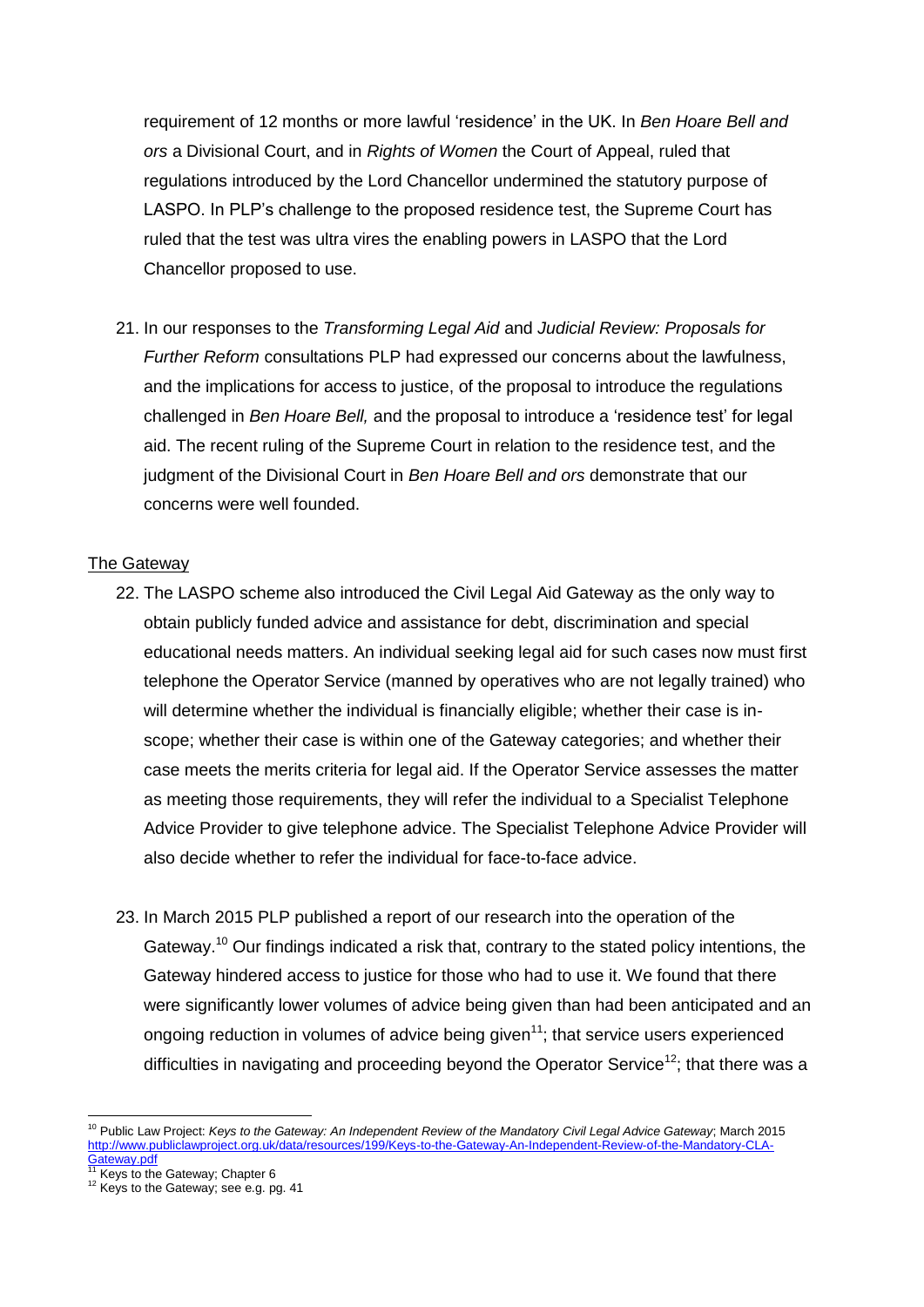very low level of awareness of the service amongst potential service users; and that significant numbers of matters resulted in 'outcome not known or client ceased to give instruction',<sup>13</sup> indicating that individuals were struggling to engage with it. Our findings further indicated that in some areas the Parliamentary and policy intentions in introducing the Gateway might in fact be being undermined, and that the system may not be achieving value for money (and could be more expensive than face-to-face advice) across its services $^{14}$ .

24. Whilst technology can and should play a role in the future of legal aid, it is no substitute for face-to-face advice. Our research into the Gateway points to the risks posed by 'one size fits all' entry routes, particularly when manned with gate-keepers who are not legally trained. It must be remembered that many of those who require legal aid are vulnerable individuals who may struggle to engage with technology and, vitally, will not always have a clear idea of why they need advice or be able to provide a coherent account of their experiences. A legal aid scheme must be designed to be accessible by such people if it is to be genuinely accessible to all.

#### **Conclusion**

- 25. The Court of Appeal in *Rights of Women* referred to legal aid as "*the hallmark of a civilised society."<sup>15</sup>* The implementation of LASPO has created barriers to access to justice, as is borne out by PLP's direct experience with the ECF scheme, and indicated by our review of the mandatory Gateway. The development of 'advice deserts'<sup>16</sup> and increasing numbers of litigants in person appearing, particularly in family courts, are also indicative of a justice scheme that is failing to provide access to justice.<sup>17</sup>
- 26. Other respondents, such as the Law Society, have highlighted the importance of a working justice system to social cohesion and the rule of law, the social and economic value of early access to legal advice, and the significance of legal representation in enabling access to justice<sup>18</sup>, and we will not make detailed submissions on this point. However, we do wish to emphasise the need for a legal aid scheme that is genuinely accessible to all. This has to be the start-point of any proposals for change. Unfortunately the current environment is such that, without the work that PLP has been able to do since April 2013, the barriers to access to justice would be far higher and far

 $\overline{a}$ 

 $13$  Keys to the Gateway; pg.4 and Chapter 7

<sup>&</sup>lt;sup>14</sup> Keys to the Gateway; pg. 4 and Chapter 8

<sup>15</sup> *R(oao Rights of Women) v the Lord Chancellor* [2016] EWCA Civ 91 paragraph 1

<sup>&</sup>lt;sup>16</sup> For example, the National Audit Office records that "in 14 local authorities no face-to-face providers based in the area started any legal aid-funded work during 2013-14" *Implementing Reforms to Civil Legal Aid* p.35.

<sup>17</sup> National Audit Office: *Implementing Reforms to Civil Legal Aid* pp 16-17

<sup>18</sup> The Law Society: *Submission of the Law Society of England and Wales to the Labour Party Review of Legal Aid*; February 2016